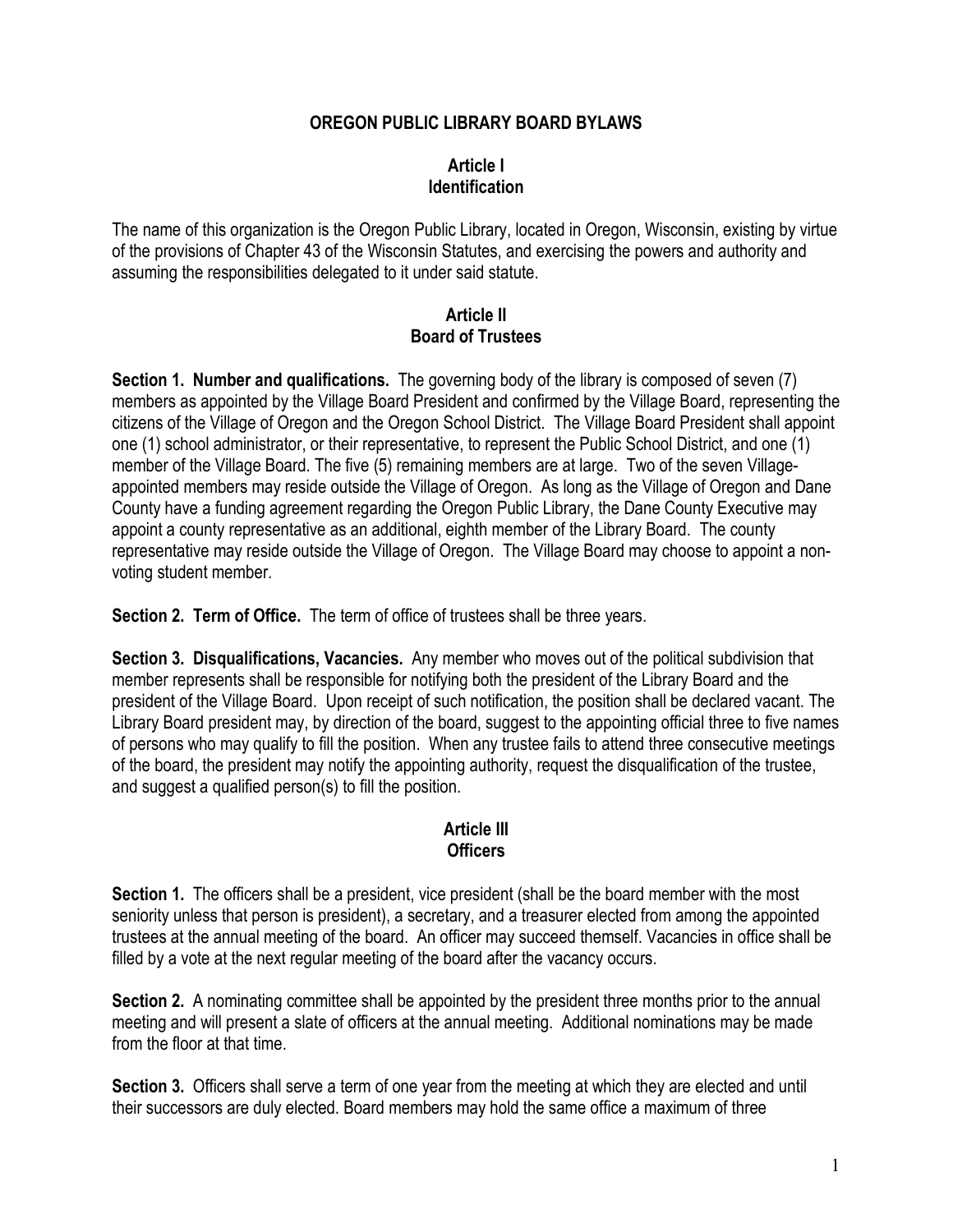consecutive one year terms; the vice-president is excluded from this limit when that individual is the longest serving Board member per Article 3, Section 1.

**Section 4.** The president shall preside at all meetings of the board, authorize calls for any special meetings, appoint all committees, execute all documents authorized by the board, may serve as an exofficio voting member of any or all committees, co-sign all checks drawn on trust or endowment funds, and generally perform all duties and functions of the president.

**Section 5.** In the event of the absence of the president, or a vacancy in that office, the vice president shall assume and perform the duties and functions of the president.

**Section 6.** The secretary shall keep a true and accurate record of all meetings of the board, shall issue notice of all regular and special meetings, and shall perform such other duties as are generally associated with that office. The library director, a member of the staff, or an outside agency may be designated to assist the secretary in performance of all of the above duties.

**Section 7.** The treasurer shall be the disbursing officer of the board, co-sign all checks drawn on trust or endowment funds, sign the statement summarizing all vouchers for disbursements from the library fund, and perform such duties as generally devolve upon the office. In the absence or inability of the treasurer, the duties shall be performed by such other member of board as the board may designate.

# **Article IV Meetings**

**Section 1.** The regular meetings shall be held monthly, the date and hour to be set by the board in advance and published in accordance with the open meetings law and regulations.

**Section 2.** The annual meeting, which shall be for the purpose of the election of officers, shall be held at the time of the regular meeting in June of each year.

**Section 3.** The order of business for regular meetings shall include, but not be limited to, the following items:

- a) call to order
- b) roll call of members, introduction of visitors
- c) adoption/amendment of agenda
- d) citizen appearance/public comment/scheduled guests
- e) disposition of minutes of previous regular meeting and any intervening special or closed meeting
- f) financial report
- g) action on bills
- h) library director's report
- i) committee reports
- j) communications
- k) unfinished business
- l) new business
- m) adjournment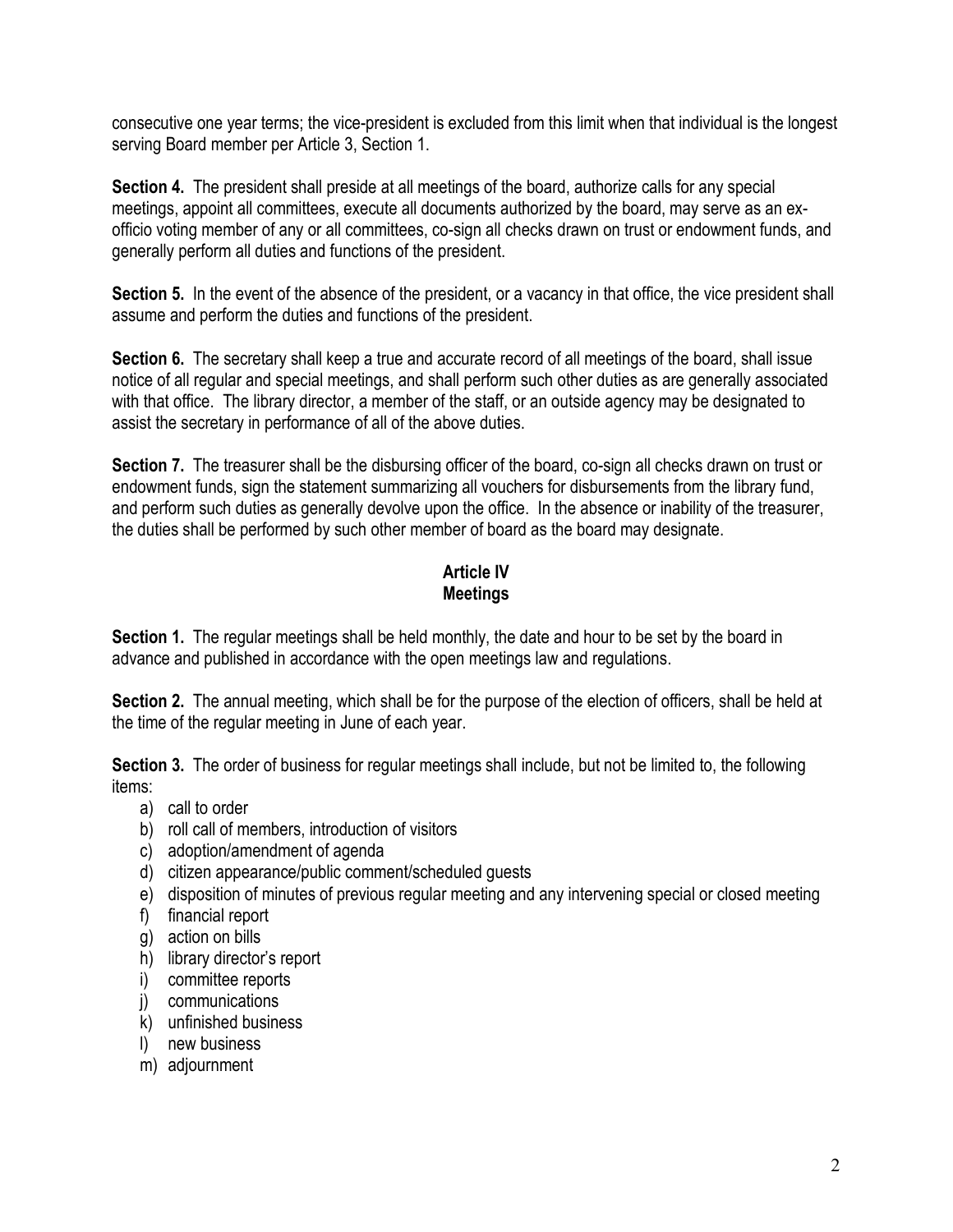**Section 4.** Special meetings may be called by the library director or secretary at the direction of the president, or at the written request of two (2) or more members, for the transaction of business as stated in the call for the meeting.

**Section 5.** A quorum for the transaction of business at any meeting shall consist of a majority of the currently serving members of the board present in person or in attendance at a virtual meeting.

**Section 6.** Meetings may be held entirely or in part using a videoconference platform provided the meeting is held in compliance with Wisconsin's open meetings laws (Wisconsin Statutes Sections 19.81 to 19.98). Any or all members of the Board or any of its committees may participate in any meeting virtually, when available, and/or may attend an in-person meeting by telephone provided the meeting is reasonably accessible to the public and public notice is given.

**Section 7. Parliamentary Authority.** Robert's Rules of Order, latest revised edition shall govern the parliamentary procedure of the meetings.

# **Article V Committees**

**Section 1. Executive Committee.** This committee shall consist of the officers, have the authority to meet and transact emergency business, and report action to the board for ratification.

**Section 2. Standing Committees.** The following committees shall be appointed by the president and have responsibilities as noted: Personnel

**Section 3. Ad Hoc Committees.** Ad Hoc committees for the study of special matters will be appointed by the president, with the approval of the board, to serve until the final work for which they were appointed has been completed. Committees may also include staff representatives as non-voting members.

**Section 4.** All committees shall make a progress report to the library board at each of its meetings.

**Section 5.** No committee will have other than advisory powers unless, by suitable action of the board, it is granted specific power to act.

### **Article VI Duties of the Board of Trustees**

**Section 1.** Determine the policies of the library and develop the highest possible degree of operating efficiency in the library.

**Section 2.** Select and appoint a competent library director.

**Section 3.** Advise in the preparation of the budget, approve it, and make sure that adequate funds are provided to finance the approved budget.

**Section 4.** Through the library director, supervise and maintain buildings and grounds, as well as regularly review various physical and building needs to see that they meet the requirements of the total library program.